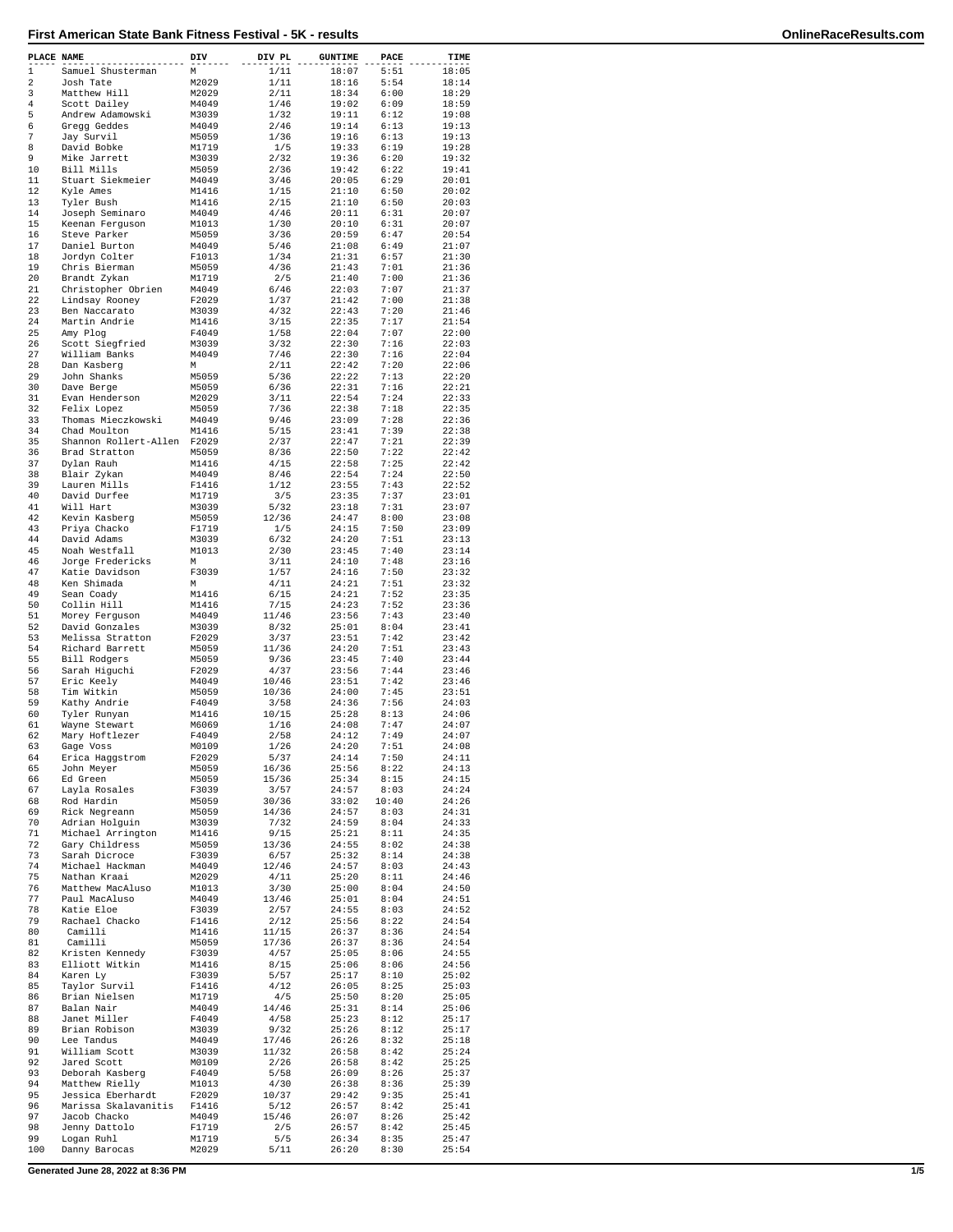| PLACE NAME |                                       | DIV            | DIV PL         | <b>GUNTIME</b> | PACE           | TIME           |
|------------|---------------------------------------|----------------|----------------|----------------|----------------|----------------|
| 101        | James Dowdell                         | M5059          | 18/36          | 26:38          | 8:36           | 25:54          |
| 102        | Anne Naccarato                        | F3039          | 8/57           | 26:56          | 8:42           | 25:59          |
| 103<br>104 | Samantha Winslow<br>Tammy Knapke      | F1416<br>F3039 | 3/12<br>7/57   | 26:04<br>26:17 | 8:25<br>8:29   | 26:02<br>26:02 |
| 105        | Rich Erixon                           | M4049          | 16/46          | 26:13          | 8:28           | 26:03          |
| 106        | Brock Felchle                         | M3039          | 10/32          | 26:36          | 8:35           | 26:03          |
| 107        | Will Honeyfield                       | M0109          | 3/26           | 27:26          | 8:51           | 26:04          |
| 108        | Melissa Gonzales                      | F3039          | 9/57           | 27:31          | 8:53           | 26:12          |
| 109<br>110 | John Toscano<br>Mark Inboden          | M6069<br>M4049 | 2/16<br>18/46  | 26:45<br>26:38 | 8:38<br>8:36   | 26:26<br>26:28 |
| 111        | Max Pong                              | M5059          | 19/36          | 27:58          | 9:02           | 26:32          |
| 112        | Julia Maraschky                       | F4049          | 7/58           | 28:02          | 9:03           | 26:34          |
| 113        | Yvette Wrona                          | F3039          | 10/57          | 27:33          | 8:53           | 26:36          |
| 114        | David Stout                           | M4049          | 45/46          |                |                | 26:39          |
| 115<br>116 | Clardene Stewart<br>Dawson Stout      | F6069<br>M1013 | 1/7<br>30/30   | 27:52          | 9:00           | 26:39<br>26:39 |
| 117        | Ali Manor                             | F1719          | 3/5            | 27:51          | 8:59           | 26:40          |
| 118        | Joshua Morsicato                      | M1416          | 12/15          | 27:17          | 8:48           | 26:43          |
| 119        | Susan Rielly                          | F5059          | 1/27           | 27:43          | 8:57           | 26:44          |
| 120        | John Martin                           | M4049          | 21/46          | 28:15          | 9:07           | 26:49          |
| 121        | Madison Dirks                         | F1013          | 2/34           | 26:53          | 8:41           | 26:50          |
| 122<br>123 | Ernie Tricario<br>Ryan Farr           | M2029<br>F2029 | 6/11<br>6/37   | 28:32<br>28:32 | 9:13<br>9:13   | 26:52<br>26:52 |
| 124        | Carla Ewing                           | F4049          | 6/58           | 27:36          | 8:55           | 26:56          |
| 125        | John Lewis                            | M5059          | 21/36          | 28:48          | 9:18           | 27:08          |
| 126        | Mary Wells                            | F2029          | 7/37           | 28:41          | 9:16           | 27:10          |
| 127        | Khamphay Sengsavath                   | M4049          | 20/46          | 28:03          | 9:03           | 27:13          |
| 128        | David Boush                           | M4049          | 19/46          | 27:58          | 9:02           | 27:13          |
| 129<br>130 | Jason Herrera<br>Ben Montgomery       | M2029<br>M1013 | 8/11<br>5/30   | 31:28<br>27:52 | 10:09<br>9:00  | 27:14<br>27:25 |
| 131        | John Stanton                          | M6069          | 3/16           | 27:37          | 8:55           | 27:31          |
| 132        | Greg Galloway                         | M5059          | 20/36          | 28:01          | 9:03           | 27:33          |
| 133        | Sean Kelly                            | M1013          | 6/30           | 28:09          | 9:05           | 27:40          |
| 134        | David Honeyfield                      | M4049          | 25/46          | 29:08          | 9:24           | 27:46          |
| 135<br>136 | Keegan Spencer<br>Pete Dirindin       | M1013<br>M3039 | 9/30<br>21/32  | 29:18          | 9:27<br>10:14  | 27:49          |
| 137        | Cooper Stevens                        | M1013          | 8/30           | 31:44<br>28:40 | 9:15           | 27:53<br>27:54 |
| 138        | Kathleen Fitzgerald                   | F3039          | 17/57          | 31:03          | 10:01          | 27:54          |
| 139        | Scott Smits                           | M4049          | 29/46          | 30:01          | 9:41           | 28:01          |
| 140        | Selena Isabelle                       | F3039          | 14/57          | 30:01          | 9:41           | 28:01          |
| 141        | Corbin Woodward                       | M4049          | 30/46          | 30:03          | 9:42           | 28:05          |
| 142<br>143 | Katie Gillilan<br>Gbemileke Renner    | F2029<br>M2029 | 9/37<br>7/11   | 29:30<br>31:18 | 9:31<br>10:06  | 28:06<br>28:06 |
| 144        | Frey MacKenzie                        | F1416          | 6/12           | 29:14          | 9:26           | 28:07          |
| 145        | Jessica Waldman                       | F2029          | 8/37           | 29:06          | 9:23           | 28:09          |
| 146        | Clayton Adams                         | M1416          | 14/15          | 29:32          | 9:32           | 28:09          |
| 147        | Will Goodwin                          | M0109          | 4/26           | 29:14          | 9:26           | 28:10          |
| 148        | Jocelyn Kovalik                       | F3039          | 11/57          | 29:06          | 9:24           | 28:11          |
| 149<br>150 | Steve Goodwin<br>Chet Thompson        | M4049<br>M6069 | 26/46<br>4/16  | 29:14<br>29:11 | 9:26<br>9:25   | 28:12<br>28:15 |
| 151        | Ed Lucero                             | M4049          | 28/46          | 29:33          | 9:32           | 28:19          |
| 152        | Sean Thomson                          | M1013          | 10/30          | 29:30          | 9:31           | 28:19          |
| 153        | Craig Kapsner                         | M4049          | 31/46          | 30:07          | 9:43           | 28:21          |
| 154        | Charles Engel                         | M70UP          | 1/2            | 28:39          | 9:15           | 28:25          |
| 155<br>156 | Gary Kleeman<br>Dooley Gehr           | М<br>M4049     | 6/11<br>22/46  | 30:08<br>28:31 | 9:43<br>9:12   | 28:27<br>28:29 |
| 157        | Jami Kraub                            | F              | 1/5            | 30:10          | 9:44           | 28:29          |
| 158        | Marisa Welsh                          | F1013          | 4/34           | 32:26          | 10:28          | 28:31          |
| 159        | William Heitman                       | M3039          | 19/32          | 31:37          | 10:12          | 28:31          |
| 160        | Joseph Welsh                          | M4049          | 33/46          | 32:28          | 10:29          | 28:32          |
| 161<br>162 | Amy Stevens<br>Mitchell Horton        | F4049<br>M1013 | 9/58<br>7/30   | 29:18<br>28:35 | 9:27<br>9:14   | 28:32<br>28:34 |
| 163        | Jake Jezier                           | M0109          | 5/26           | 29:37          | 9:34           | 28:34          |
| 164        | Michael Jezier                        | M5059          | 23/36          | 29:37          | 9:34           | 28:34          |
| 165        | Scott Baughman                        | M3039          | 12/32          | 29:00          | 9:22           | 28:35          |
| 166        | Keith Ashton                          | M4049          | 24/46          | 28:57          | 9:21           | 28:36          |
| 167        | Brian Turner<br>Neal Boyd             | M3039          | 13/32          | 29:04<br>28:49 | 9:23           | 28:43<br>28:44 |
| 168<br>169 | Evan Keely                            | M4049<br>М     | 23/46<br>5/11  | 28:49          | 9:18<br>9:18   | 28:44          |
| 170        | Avery Paxton                          | F1013          | 3/34           | 29:21          | 9:28           | 28:48          |
| 171        | Joshua Hefty                          | M1416          | 13/15          | 29:11          | 9:25           | 28:54          |
| 172        | Richard Hefty                         | M3039          | 14/32          | 29:12          | 9:25           | 28:54          |
| 173<br>174 | Leslie Wright                         | F4049<br>F3039 | 13/58          | 30:41          | 9:54           | 28:58<br>29:00 |
| 175        | Stephanie Krause<br>Pat Kelly         | M3039          | 12/57<br>15/32 | 29:16<br>29:16 | 9:27<br>9:27   | 29:00          |
| 176        | Lance Altizer                         | M4049          | 27/46          | 29:15          | 9:26           | 29:06          |
| 177        | Barbara Boyd                          | F4049          | 8/58           | 29:16          | 9:27           | 29:11          |
| 178        | Samantha Leblanc                      | F1013          | 7/34           | 33:14          | 10:43          | 29:14          |
| 179        | Daniel Mong                           | M3039          | 16/32          | 30:19          | 9:47           | 29:14          |
| 180<br>181 | Beth Tomerlin<br>Jessica Sullivan     | F3039<br>F2029 | 13/57<br>11/37 | 29:39<br>30:36 | 9:34<br>9:52   | 29:15<br>29:15 |
| 182        | Christine McLelland                   | F4049          | 21/58          | 32:12          | 10:24          | 29:17          |
| 183        | Barbara Kerin                         | F5059          | 2/27           | 30:04          | 9:42           | 29:19          |
| 184        | Carol Dowdell                         | F5059          | 3/27           | 30:19          | 9:47           | 29:20          |
| 185        | Seth Rollert                          | M5059          | 22/36          | 29:31          | 9:31           | 29:22          |
| 186        | Michelle Sandt-Wade                   | F4049          | 10/58          | 30:14          | 9:46           | 29:25          |
| 187<br>188 | John Kozlerchan<br>Madison Witkin     | M5059<br>F1416 | 24/36<br>7/12  | 29:58<br>29:38 | 9:40<br>9:34   | 29:26<br>29:38 |
| 189        | Steven Novickas                       | M2029          | 9/11           | 33:30          | 10:49          | 29:39          |
| 190        | Erick Swanson                         | M3039          | 22/32          | 32:40          | 10:33          | 29:49          |
| 191        | Austin Kavanaugh                      | M1013          | 14/30          | 32:47          | 10:35          | 29:52          |
| 192        | Ron Berglund                          | M6069          | 5/16           | 30:11          | 9:44           | 29:57          |
| 193<br>194 | Derald Goodman, Jr.<br>Kim Wooldridge | M5059<br>F4049 | 25/36<br>12/58 | 30:35<br>30:34 | 9:52<br>9:52   | 30:01<br>30:07 |
| 195        | Greg Porter                           | M5059          | 26/36          | 30:57          | 9:59           | 30:10          |
| 196        | Kimberly Smith                        | F4049          | 11/58          | 30:20          | 9:47           | 30:11          |
| 197        | Marcie Strelinger                     | F2029          | 13/37          | 31:27          | 10:09          | 30:11          |
| 198        | Spencer Perry                         | M1013          | 11/30          | 30:27          | 9:50           | 30:14          |
| 199<br>200 | Katy Workman                          | F2029<br>F2029 | 18/37<br>19/37 | 33:15<br>33:15 | 10:44<br>10:44 | 30:18<br>30:18 |
|            | Zelda Johnson                         |                |                |                |                |                |

**Generated June 28, 2022 at 8:36 PM 2/5**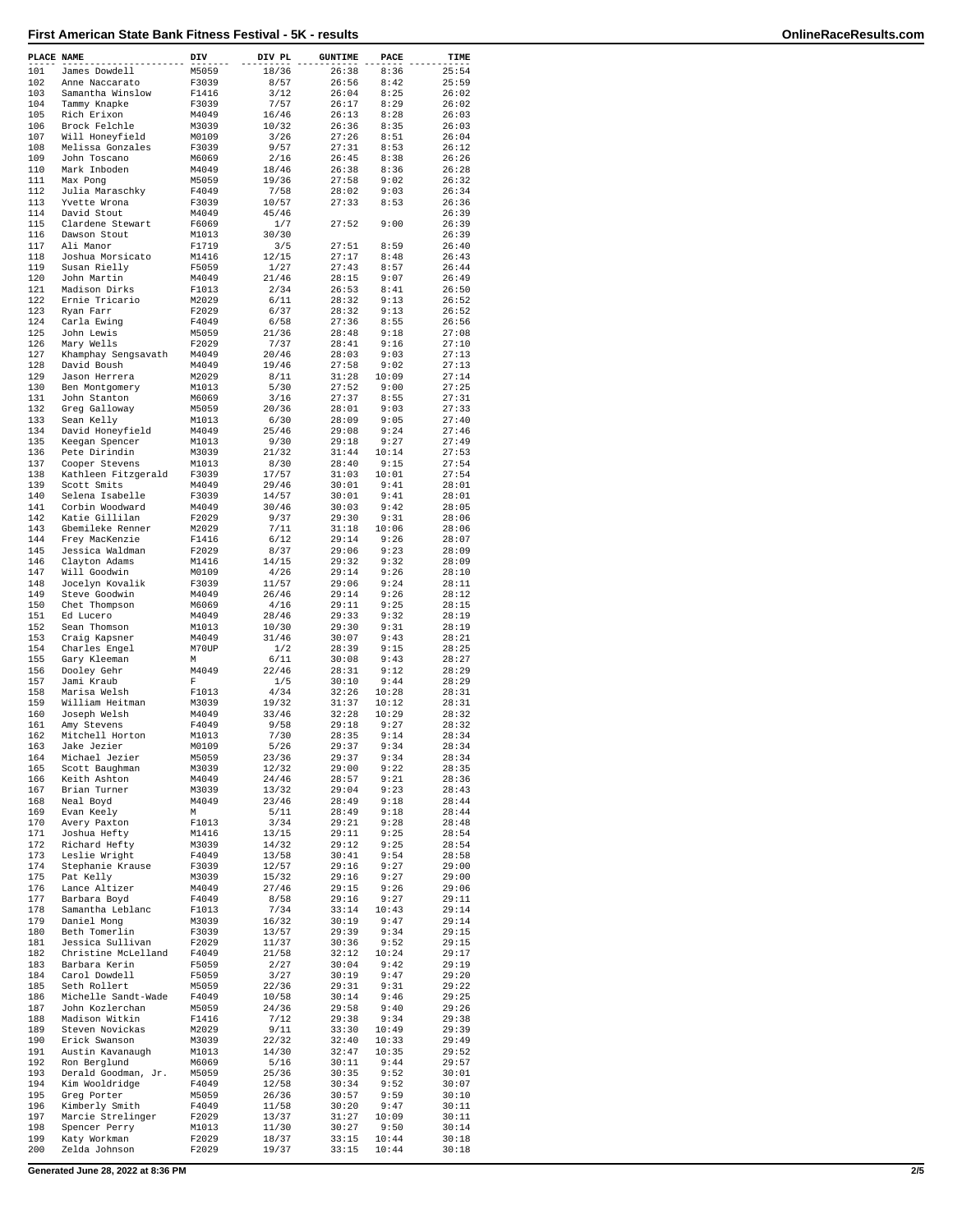| PLACE NAME |                                        | DIV            | DIV PL         | <b>GUNTIME</b> | PACE           | TIME           |
|------------|----------------------------------------|----------------|----------------|----------------|----------------|----------------|
| 201        | Megan Schmidt                          | F1013          | 6/34           | 33:10          | 10:42          | 30:19          |
| 202        | Jill Schmidt                           | F4049          | 24/58          | 33:10          | 10:42          | 30:19          |
| 203        | Laci Jenkins                           | F2029          | 12/37          | 30:51          | 9:58           | 30:21          |
| 204<br>205 | Jarek Spencer                          | M1013<br>F3039 | 13/30<br>15/57 | 31:52<br>30:56 | 10:17<br>9:59  | 30:24<br>30:27 |
| 206        | Karyn Gonzales<br>Heather Tavel        | F3039          | 19/57          | 32:09          | 10:23          | 30:28          |
| 207        | Chris Hodak                            | M5059          | 27/36          | 31:05          | 10:02          | 30:30          |
| 208        | Elliott Asp                            | M5059          | 29/36          | 33:01          | 10:39          | 30:30          |
| 209        | Kenzie McLelland                       | F1013          | 8/34           | 33:27          | 10:48          | 30:31          |
| 210        | Aiko Geddes                            | F0109          | 1/20           | 30:34          | 9:52           | 30:31          |
| 211        | Rob McLelland                          | M4049          | 34/46          | 33:27          | 10:48          | 30:31          |
| 212        | Megan Gonzales                         | F2029          | 14/37          | 31:53          | 10:17          | 30:33          |
| 213        | Caroline Kvietok                       | F1013          | 9/34           | 33:29          | 10:49          | 30:33          |
| 214        | Breann McNeil                          | F2029          | 21/37          | 33:21          | 10:46          | 30:34          |
| 215        | Stephany Garbett                       | F2029          | 17/37          | 32:35          | 10:31          | 30:35          |
| 216        | Shiloh Narro                           | F3039          | 21/57          | 32:35          | 10:31          | 30:35          |
| 217<br>218 | Scott Ausband<br>Jamie Ehrlich         | M3039<br>F3039 | 18/32<br>18/57 | 31:30<br>32:01 | 10:10<br>10:20 | 30:35<br>30:39 |
| 219        | Stacey McCormick                       |                | 27/37          | 36:34          | 11:48          | 30:42          |
| 220        | Neal Patrick                           | F2029<br>M4049 | 32/46          | 32:28          | 10:29          | 30:44          |
| 221        | Sue Marek                              | F4049          | 14/58          | 30:52          | 9:58           | 30:45          |
| 222        | Amy Coplea                             | F3039          | 16/57          | 31:03          | 10:01          | 30:48          |
| 223        | Fred Krebs                             | M5059          | 28/36          | 31:15          | 10:05          | 30:50          |
| 224        | Carolyn Ferguson                       | F4049          | 15/58          | 31:16          | 10:05          | 30:51          |
| 225        | Sarah Eddleman                         | F2029          | 16/37          | 32:13          | 10:24          | 30:53          |
| 226        | Michael Mazenko                        | M3039          | 17/32          | 31:01          | 10:01          | 30:53          |
| 227        | Austen Mazenko                         | M0109          | 6/26           | 31:01          | 10:01          | 30:53          |
| 228        | Maria Sekyi                            | F1719          | 4/5            | 32:12          | 10:24          | 30:56          |
| 229        | Emily Valdivia                         | F4049          | 17/58          | 31:31          | 10:10          | 30:56          |
| 230        | Vanessa Napoleon                       | F4049          | 16/58          | 31:31          | 10:10          | 30:57          |
| 231        | Vikki Moigoya                          | F4049          | 19/58          | 31:47          | 10:16          | 31:08          |
| 232        | Audrey Yee                             | F4049          | 20/58          | 31:55          | 10:18          | 31:14          |
| 233        | Indira Kini                            | F4049          | 18/58          | 31:39          | 10:13          | 31:22          |
| 234        | Momoko Obrien                          | F4049          | 23/58          | 32:58          | 10:39          | 31:22<br>31:29 |
| 235<br>236 | Mary Jean Gradisar<br>Albert Frederick | F5059<br>M3039 | 6/27<br>20/32  | 33:09<br>31:40 | 10:42<br>10:13 | 31:30          |
| 237        | Denise Stasiak                         | F5059          | 4/27           | 31:47          | 10:16          | 31:31          |
| 238        | Dalton Frederick                       | M1013          | 12/30          | 31:44          | 10:15          | 31:35          |
| 239        | Sheri Cahill                           | F3039          | 20/57          | 32:10          | 10:23          | 31:43          |
| 240        | Katie Patrick                          | F1013          | 10/34          | 33:32          | 10:49          | 31:48          |
| 241        | Lindsay Houseal                        | F2029          | 15/37          | 32:09          | 10:22          | 32:00          |
| 242        | Mich Wruck                             | F5059          | 7/27           | 33:11          | 10:43          | 32:02          |
| 243        | Heather Volmer                         | F3039          | 22/57          | 33:11          | 10:43          | 32:02          |
| 244        | Jennifer Wruck                         | F3039          | 23/57          | 33:12          | 10:43          | 32:03          |
| 245        | Thomas Kennedy                         | M6069          | 6/16           | 32:14          | 10:24          | 32:03          |
| 246        | Aj Carucci                             | M0109          | 9/26           | 34:22          | 11:06          | 32:13          |
| 247        | Adam Giniewski                         | M0109          | 10/26          | 34:22          | 11:06          | 32:13          |
| 248        | Katie Hendrickson                      | F2029          | 25/37          | 36:11          | 11:41          | 32:20          |
| 249        | John Stevens                           | М              | 7/11           | 33:17          | 10:44          | 32:21          |
| 250<br>251 | Teresa Jensen<br>Renee Hamilton        | F4049<br>F5059 | 22/58<br>5/27  | 32:47<br>33:01 | 10:35<br>10:39 | 32:23<br>32:34 |
| 252        | Sarah Bartell                          | F2029          | 20/37          | 33:19          | 10:45          | 32:38          |
| 253        | Audrey Krebs                           | F5059          | 8/27           | 33:14          | 10:43          | 32:38          |
| 254        | Jeremy Dominguez                       | M0109          | 7/26           | 32:42          | 10:33          | 32:38          |
| 255        | Lindsay Painton                        | F1013          | 5/34           | 32:45          | 10:34          | 32:40          |
| 256        | Denise Zeroff-Smith                    | F4049          | 29/58          | 35:54          | 11:35          | 32:48          |
| 257        | Ron Anderson                           | M6069          | 7/16           | 33:01          | 10:39          | 32:50          |
| 258        | Lori Walters                           | F3039          | 24/57          | 33:17          | 10:45          | 32:54          |
| 259        | Nathanha Hurja                         | F3039          | 29/57          | 35:58          | 11:36          | 32:59          |
| 260        | Matt Jenkins                           | M1013          | 16/30          | 33:51          | 10:55          | 33:01          |
| 261        | Jack Honeyfield                        | M1013          | 18/30          | 34:24          | 11:06          | 33:03          |
| 262        | Dixie Periman<br>Catherine Song        | F6069<br>F1013 | 2/7            | 33:23          | 10:47          | 33:07          |
| 263<br>264 |                                        | M1013          | 11/34<br>17/30 | 34:13<br>34:01 | 11:03<br>10:59 | 33:08<br>33:08 |
| 265        | Ryan Paxton<br>William Jenkins         | M4049          | 35/46          | 34:00          | 10:58          | 33:09          |
| 266        | Kerry Swenson                          | F3039          | 25/57          | 33:25          | 10:47          | 33:11          |
| 267        | Erica Jaffe                            | F2029          | 22/37          | 33:59          | 10:58          | 33:19          |
| 268        | Liam Thompson                          | M0109          | 8/26           | 34:21          | 11:05          | 33:24          |
| 269        | Colleen Thompson                       | F4049          | 26/58          | 34:26          | 11:07          | 33:29          |
| 270        | Mimi Goodman                           | F5059          | 10/27          | 34:02          | 10:59          | 33:30          |
| 271        | Jackson Vann                           | M0109          | 11/26          | 37:02          | 11:57          | 33:30          |
| 272        | Karen Vann                             | F3039          | 32/57          | 37:02          | 11:57          | 33:30          |
| 273        | Joe Paxton                             | M4049          | 36/46          | 34:26          | 11:07          | 33:33          |
| 274        | Thomas Horton                          | M1013          | 15/30          | 33:36          | 10:51          | 33:34          |
| 275        | John Fitzpatrick                       | M6069          | 9/16           | 36:54          | 11:55          | 33:35          |
| 276        | Mary Ann Henderson<br>Eddie Lyons      | F5059          | 9/27           | 34:00<br>33:48 | 10:59          | 33:38          |
| 277<br>278 | Mary Pirog                             | M70UP<br>F5059 | 2/2<br>11/27   | 34:20          | 10:54<br>11:05 | 33:38<br>33:42 |
| 279        | Jodi Chalupa                           | F3039          | 26/57          | 34:07          | 11:01          | 33:44          |
| 280        | Kristen Cardinalli                     | F4049          | 30/58          | 36:05          | 11:39          | 33:55          |
| 281        | Lisa Vanzant                           | F3039          | 28/57          | 35:38          | 11:30          | 34:00          |
| 282        | Sylvia Fajardo-Horton                  | F4049          | 25/58          | 34:10          | 11:02          | 34:07          |
| 283        | Gina Batali-Brooks                     | F4049          | 27/58          | 34:51          | 11:15          | 34:11          |
| 284        | Terrence Spencer                       | M4049          | 38/46          | 35:45          | 11:32          | 34:13          |
| 285        | Debra Collins                          | F4049          | 33/58          | 37:42          | 12:10          | 34:14          |
| 286        | Lesley Hathorn                         | F5059          | 12/27          | 34:31          | 11:08          | 34:16          |
| 287        | Austin Juister                         | M1013          | 19/30          | 36:39          | 11:50          | 34:16          |
| 288        | John Owens                             | M1013          | 20/30          | 36:43          | 11:51          | 34:21          |
| 289        | Jessica Devries                        | F3039          | 27/57          | 35:14          | 11:22          | 34:25          |
| 290        | Tim Devries                            | M3039          | 23/32          | 35:14          | 11:22          | 34:25          |
| 291<br>292 | Judy Cusak<br>Kendra Neumann           | F5059<br>F1013 | 13/27<br>12/34 | 34:45<br>35:14 | 11:13<br>11:22 | 34:27<br>34:40 |
| 293        | Barbara Alexander                      | F5059          | 14/27          | 37:52          | 12:13          | 34:41          |
| 294        | Megan Rielly                           | F0109          | 2/20           | 38:34          | 12:27          | 34:43          |
| 295        | Holly Miller                           | F1013          | 14/34          | 38:20          | 12:22          | 34:45          |
| 296        | Jodi Padilla                           | F3039          | 38/57          | 41:22          | 13:21          | 34:50          |
| 297        | Kristian Poole                         | F2029          | 23/37          | 34:55          | 11:16          | 34:52          |
| 298        | Rob Maurice                            | M4049          | 37/46          | 35:29          | 11:27          | 34:58          |
| 299        | Julie Caine                            | F2029          | 24/37          | 35:29          | 11:27          | 34:58          |
| 300        | Arden Cutforth                         | F4049          | 34/58          | 37:59          | 12:16          | 35:01          |

**Generated June 28, 2022 at 8:36 PM 3/5**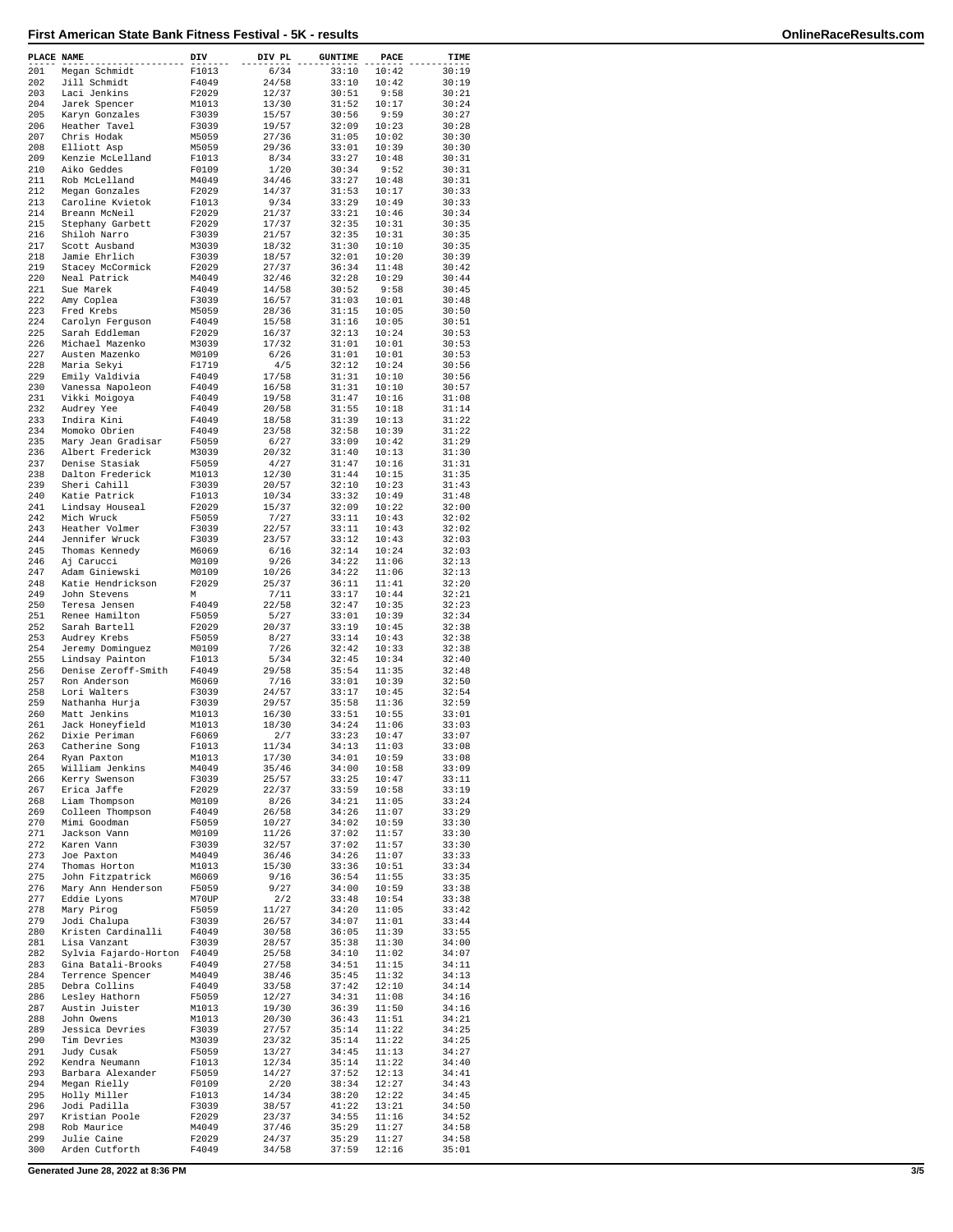| PLACE NAME |                                 | DIV            | DIV PL         | <b>GUNTIME</b> | PACE           | TIME           |
|------------|---------------------------------|----------------|----------------|----------------|----------------|----------------|
| 301        | Henry Frick                     | M0109          | 13/26          | 38:26          | 12:24          | 35:05          |
| 302        | Jason Frick                     | M3039          | 27/32          | 38:25          | 12:24          | 35:05          |
| 303        | Michael Vanzant                 | M3039          | 26/32          | 36:46          | 11:52          | 35:07          |
| 304<br>305 | Joan Troemner<br>David Cho      | F4049<br>M1416 | 28/58          | 35:22<br>39:08 | 11:25<br>12:38 | 35:10          |
| 306        | Patricia Wilson                 | F2029          | 15/15<br>26/37 | 36:14          | 11:41          | 35:13<br>35:18 |
| 307        | Milroy Alexander                | M6069          | 8/16           | 36:09          | 11:40          | 35:19          |
| 308        | Andy Colella                    | M3039          | 24/32          | 36:17          | 11:42          | 35:20          |
| 309        | Jamie Jezier                    | F1013          | 15/34          | 38:28          | 12:25          | 35:28          |
| 310        | Jodie Lopez                     | F3039          | 30/57          | 36:10          | 11:40          | 35:32          |
| 311        | Matt Loose                      | M3039          | 25/32          | 36:21          | 11:44          | 35:36          |
| 312        | Dana Loose                      | F3039          | 31/57          | 36:21          | 11:44          | 35:37          |
| 313        | Eleana Welsh                    | F0109          | 4/20           | 39:37          | 12:47          | 35:38          |
| 314        | Sean Nemec                      | M2029          | 10/11          | 37:31          | 12:07<br>12:07 | 35:43          |
| 315<br>316 | Courtney Nemec<br>Jewel Carlon  | F2029<br>F1013 | 28/37<br>13/34 | 37:32<br>36:34 | 11:48          | 35:43<br>35:45 |
| 317        | Shauna Welsh                    | F1013          | 16/34          | 39:45          | 12:50          | 35:46          |
| 318        | Colette Leblanc                 | F1013          | 18/34          | 40:03          | 12:56          | 35:49          |
| 319        | John Grijalva                   | M6069          | 10/16          | 37:00          | 11:56          | 35:51          |
| 320        | Mike Whitaker                   | M4049          | 39/46          | 36:00          | 11:37          | 35:52          |
| 321        | Charla Rosenberry               | F4049          | 32/58          | 37:41          | 12:10          | 35:58          |
| 322        | Adrienne Welsh                  | F4049          | 38/58          | 40:07          | 12:57          | 36:09          |
| 323        | Lynn Tidwell                    | F3039          | 34/57          | 39:07          | 12:38          | 36:10          |
| 324        | Shellie Munn                    | F4049          | 31/58          | 36:15          | 11:42          | 36:12          |
| 325        | Gary Bruno                      | M6069          | 11/16          | 38:01          | 12:16          | 36:20          |
| 326        | Barb Leblanc                    | F4049          | 40/58          | 40:51          | 13:11          | 36:38          |
| 327<br>328 | Scott Jeffries<br>Megan Leblanc | M4049<br>F0109 | 40/46<br>7/20  | 39:46<br>40:53 | 12:50<br>13:12 | 36:38<br>36:39 |
| 329        | Andrea Milstein                 | F4049          | 37/58          | 39:08          | 12:38          | 36:42          |
| 330        | Nikki Zink                      | F0109          | 5/20           | 39:51          | 12:51          | 36:42          |
| 331        | Asia Cutforth                   | F1013          | 17/34          | 39:48          | 12:51          | 36:50          |
| 332        | Steven Owens                    | M5059          | 31/36          | 39:16          | 12:40          | 36:54          |
| 333        | Molly Coen                      | F1013          | 19/34          | 40:18          | 13:00          | 37:10          |
| 334        | Mark Gibbons                    | M5059          | 32/36          | 41:09          | 13:17          | 37:18          |
| 335        | Tamara Speidel                  | F3039          | 37/57          | 41:22          | 13:21          | 37:31          |
| 336        | Ann Kingdon                     | F5059          | 16/27          | 40:43          | 13:08          | 37:33          |
| 337        | Lorie Powell                    | F3039          | 35/57          | 39:39          | 12:48          | 37:50          |
| 338        | Crystal Foster                  | F              | 2/5            | 41:08          | 13:16          | 37:52          |
| 339        | Michelle Peterson               | F1719          | 5/5            | 42:22          | 13:40          | 37:52          |
| 340        | Angela Turbyfill                | F3039          | 33/57          | 38:12          | 12:20          | 37:52          |
| 341        | Jackson Foster                  | M0109          | 16/26          | 41:09          | 13:17          | 37:53          |
| 342        | Noah Turbyfill                  | M0109          | 12/26          | 38:12          | 12:20          | 37:53          |
| 343        | Cindy Kavanaugh                 | F4049          | 39/58          | 40:09          | 12:57          | 37:55          |
| 344        | Rick Kingdon                    | M6069          | 12/16          | 41:11          | 13:17          | 38:00          |
| 345<br>346 | Martin Cooper                   | M2029          | 11/11          | 43:22          | 14:00          | 38:02          |
| 347        | Casey Cooper                    | F2029<br>F4049 | 29/37<br>35/58 | 43:22<br>38:20 | 14:00<br>12:22 | 38:03<br>38:08 |
| 348        | Dd Perry<br>Jeff Bergeon        | M4049          | 42/46          | 41:15          | 13:19          | 38:17          |
| 349        | Kristen Bjorklund               | F3039          | 36/57          | 40:15          | 12:59          | 38:25          |
| 350        | Ben Sparling                    | M0109          | 14/26          | 39:23          | 12:43          | 38:30          |
| 351        | Bryan Sparling                  | M3039          | 28/32          | 39:24          | 12:43          | 38:31          |
| 352        | Joanne Bass                     | F3039          | 39/57          | 42:18          | 13:39          | 38:33          |
| 353        | Taylor Dirks                    | F0109          | 3/20           | 38:43          | 12:30          | 38:39          |
| 354        | Terri Dirks                     | F4049          | 36/58          | 38:45          | 12:30          | 38:40          |
| 355        | Chanmi Cho                      | F1013          | 20/34          | 42:48          | 13:49          | 38:54          |
| 356        | Yonggon Cho                     | M4049          | 43/46          | 42:54          | 13:51          | 39:01          |
| 357        | Kate Honeyfield                 | F0109          | 6/20           | 40:29          | 13:04          | 39:02          |
| 358        | Marena Costello                 | F5059          | 15/27          | 39:22          | 12:42          | 39:10          |
| 359        | Grant Haberhorn                 | M3039          | 29/32          | 40:57          | 13:13          | 39:12          |
| 360        | Bryce Maple                     | M0109          | 15/26          | 40:49          | 13:10          | 39:35          |
| 361        | Kiersten Borgstede              | F1013          | 22/34          | 44:39          | 14:25          | 39:37          |
| 362        | Austin Gordon                   | M1013          | 21/30          | 39:50          | 12:51          | 39:47          |
| 363        | Jim Baca                        | M4049          | 41/46          | 40:12<br>44:57 | 12:58          | 39:53<br>39:56 |
| 364<br>365 | Sara Borgstede<br>Jacob Perez   | F3039<br>M1013 | 42/57<br>22/30 | 40:01          | 14:30<br>12:55 | 39:57          |
| 366        | Victor Bandy                    | M5059          | 33/36          | 44:32          | 14:22          | 39:59          |
| 367        | Adam Tarnowski                  | M1013          | 23/30          | 40:21          | 13:01          | 40:17          |
| 368        | Phil Leto                       | M3039          | 31/32          | 45:55          | 14:49          | 40:29          |
| 369        | Delaney McLelland               | F0109          | 8/20           | 43:32          | 14:03          | 40:35          |
| 370        | Lou Jezier                      | М              | 8/11           | 43:40          | 14:05          | 40:39          |
| 371        | Katherine G. Kristoffe F2029    |                | 30/37          | 45:07          | 14:34          | 40:43          |
| 372        | Hiroko Geddes                   | F4049          | 41/58          | 41:19          | 13:20          | 40:43          |
| 373        | Makoto Geddes                   | M0109          | 17/26          | 41:19          | 13:20          | 40:44          |
| 374        | Julie Gonzales                  | F6069          | 3/7            | 45:27          | 14:40          | 41:02          |
| 375        | Matt Gonzales                   | M3039          | 30/32          | 41:32          | 13:24          | 41:06          |
| 376        | Crystal Miller                  | F1013          | 24/34          | 44:50          | 14:28          | 41:15          |
| 377        | Jenny Siekmeier                 | F1013          | 26/34          | 44:53          | 14:29          | 41:18          |
| 378        | Wren Powers                     | M0109          | 19/26          | 44:07          | 14:14          | 41:18          |
| 379        | Thomas Owens                    | M1013<br>F1013 | 24/30          | 43:42<br>44:49 | 14:06          | 41:20          |
| 380<br>381 | Charlotte Frick<br>Alyse Frick  | F1013          | 23/34<br>25/34 | 44:51          | 14:28<br>14:28 | 41:27<br>41:29 |
| 382        | Susan Honeyfield                | F4049          | 42/58          | 43:02          | 13:53          | 41:36          |
| 383        | Lee Maple                       | M4049          | 44/46          | 42:58          | 13:52          | 41:45          |
| 384        | Alexander Zinn                  | M0109          | 22/26          | 46:42          | 15:04          | 42:02          |
| 385        | Jennifer Millet                 | F3039          | 40/57          | 42:25          | 13:41          | 42:15          |
| 386        | Jiyong Kim                      | M0109          | 18/26          | 43:20          | 13:59          | 42:22          |
| 387        | Georgia Batson                  | F0109          | 9/20           | 43:57          | 14:11          | 42:24          |
| 388        | Eunjung Shin                    | F3039          | 41/57          | 43:24          | 14:00          | 42:26          |
| 389        | Loralee Bandy                   | F1013          | 28/34          | 47:04          | 15:11          | 42:32          |
| 390        | Jessica Story                   | F3039          | 46/57          | 47:13          | 15:14          | 42:33          |
| 391        | Alla Sonkina                    | F4049          | 43/58          | 43:15          | 13:57          | 43:02          |
| 392        | Thomas Finley                   | M6069          | 13/16          | 46:43          | 15:04          | 43:03          |
| 393        | Peg Belshe                      | F5059          | 19/27          | 47:48          | 15:26          | 43:33          |
| 394        | Claire Becker                   | F1013          | 21/34          | 43:53          | 14:10          | 43:53          |
| 395        | Kate Pigeon                     | F2029          | 31/37          | 45:56          | 14:49          | 43:56          |
| 396        | Danielle Bralley                | F2029          | 32/37          | 45:56          | 14:49          | 43:56          |
| 397<br>398 | Kathy Ahlert<br>Jennene Herbert | F5059<br>F3039 | 17/27<br>44/57 | 44:09<br>45:50 | 14:15<br>14:47 | 44:01<br>44:01 |
| 399        | Amelia Herbert                  | F0109          | 11/20          | 45:50          | 14:47          | 44:02          |
| 400        | Lisa Barnes                     | F4049          | 44/58          | 49:12          | 15:53          | 44:06          |
|            |                                 |                |                |                |                |                |